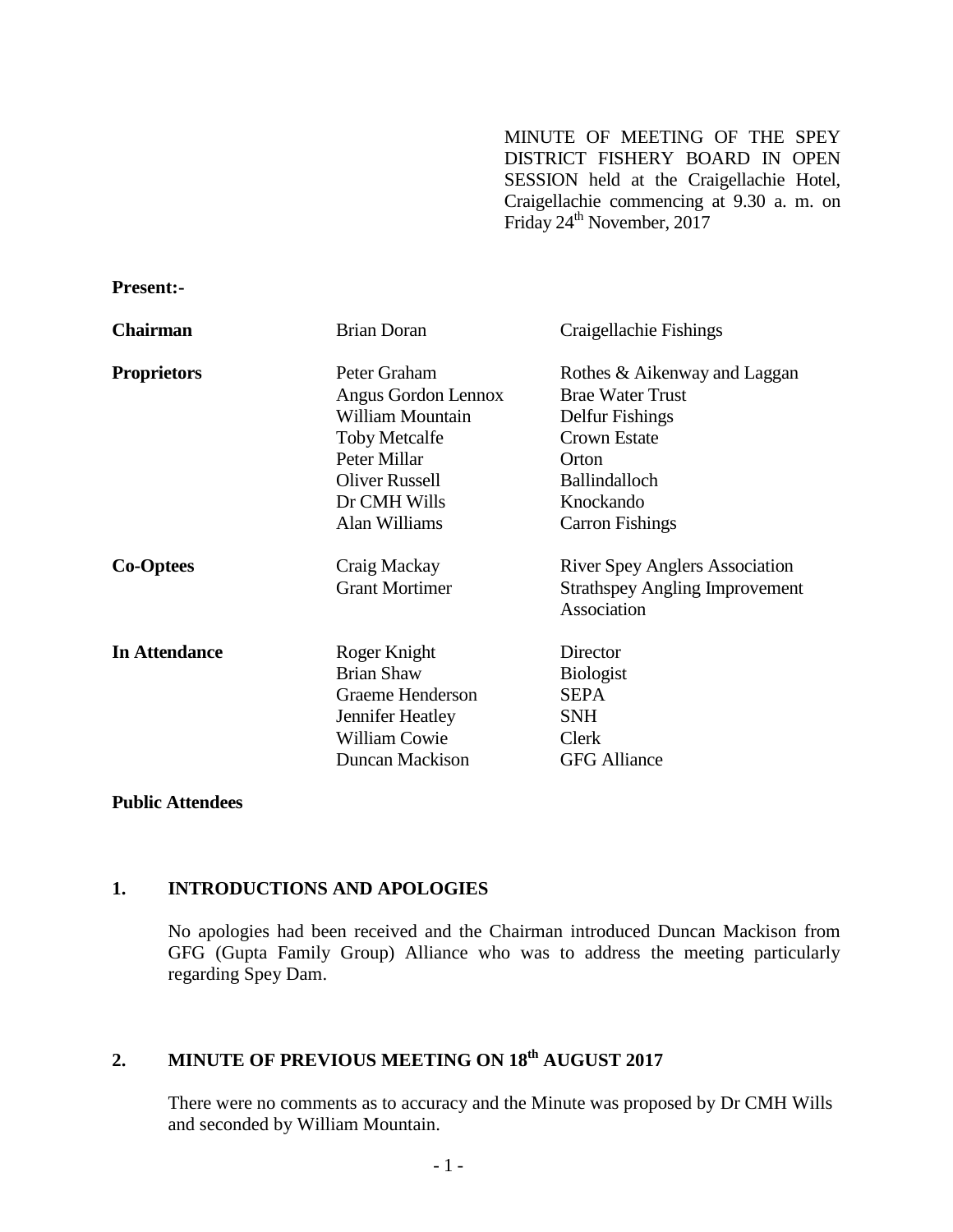### **3. MATTERS ARISING FROM PREVIOUS MINUTE**

Brian Shaw gave an update on Pacific salmon. Two incubators were being monitored and the trial would come to an end the following week. One of the incubators had been left undisturbed and until this was opened, he wished to reserve his position on the outcome of the trial.

Alan Williams enquired as to the outcome of the meeting Alan Wells was to have attended in September with international experts. In response, Brian Shaw indicated that little new had been learnt from this.

Alan Williams also enquired who within SEPA was looking after Spey interests with regard to Scottish & Southern Energy's water diversions. Brian Shaw responded that it was now Richard Fyfe.

### **4. PRESENTATION BY DUNCAN MACKINSON**

The Chairman then invited Duncan Mackison the *"Chief Executive/Appointed Land Agent"* from the Gupta Family Group "GFG", to appraise the Board of his role and the intentions and position of the Gupta family in respect of their acquisition of Rio Tinto Alcan's former assets.

Duncan Mackison thanked the Chairman for the introduction and advised the Gupta family purchase was driven by the wish to expand power generation. There were a number of potential projects on the Estate which extended to approximately 115,000 acres which the Gupta family would be actively looking at.

Harrisons GSK were brought in to put a plan together to develop the Estate and Duncan Mackison was part of that plan. The intention and idea would be to transform the local economy around Fort William, including a plan to produce a wheel manufacturing facility. An application for planning in principle had now been submitted for the facility, which had received positive feedback.

An important part of the GFG's management of the Estate would involve interaction with the Public Sector and they were involved with a number of organisations in pre-planning consultations for a potential windfarm.

In terms of finance, the wheel factory would represent an investment of approximately £140million and the potential windfarm would extend to approximately 40 turbines in an advantageous site relatively accessible to the Beauly-Denny pylon line. Whilst it was recognised that the application for the windfarm was sensitive, there had generally been a favourable response. The intention of the family would be to create high quality jobs in the area and there would be linkage with other Gupta owned properties such as the Dalziel steel mill in Glasgow, which could potentially be used to produce steel for the turbines.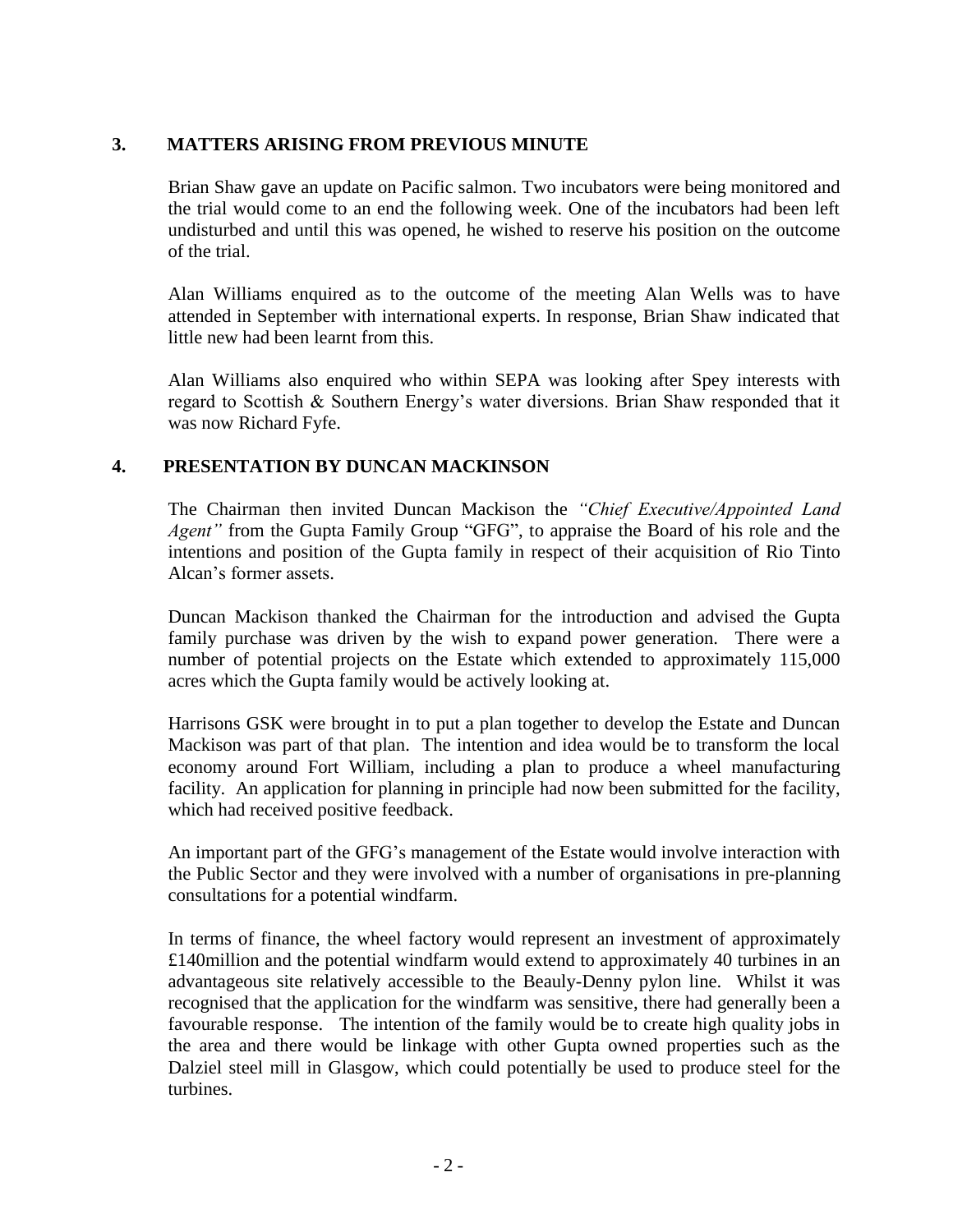As far as the Estate Management itself was concerned, they had been forming focus groups to look at the various options to maximise the potential for the Estate, recognising that other than the Hydro plant there had been little consideration given to the Estate in the past and it had become neglected. Duncan's remit was to increase the use of the Estate, to expand its potential as a sporting estate and to develop other opportunities.

Personally, his role was split into two: one as Chief Executive of Jahama Highland Estates; and secondary to that, he was tasked with acting as an interface with Scottish Government, particularly in connection with the wheel factory, the windfarm and necessary worker's accommodation.

Turning specifically to the Spey Dam issue, which was of specific interest to the Board.

Duncan Mackison confirmed that hydro was a critical part of producing power for the projects they intended and formed a useful balance with power generation from wind as it would cover when wind was not possible. It was recognised that the power generation infrastructure was old and there were questions whether there would be a need for an entire overhaul or repair. This was being looked at carefully and the Spey Dam would form part of that study.

He confirmed that the GFG were happy to play its part and were hoping that, with his involvement, there was a demonstration of an intention to seek a solution, although he did caution this would require to be science led. There would be negotiations to follow, but the GFG would approach matters in the right spirit all the way through. It should be recognised, however, that GFG were highly acquisitive and any focus on particular issues such as the Spey Dam would require to be viewed against the broader funding picture. Their intention, however, would be to consider scientific advice carefully and then agree an Agenda for discussions with the Board.

The Chairman thanked Duncan Mackison for his presentation and invited questions:-

- 4.1 The Chairman himself asked Duncan Mackison to confirm that he fully understood the Water Framework Directive and the resultant classification of the Spey Dam from SEPA as impassable? For his part, Duncan Mackison confirmed he relied on advice from advisors, but was fully aware that SEPA had classified the dam as impassable, although he was not able to state he was fully conversant with the legislation behind it.
- 4.2 Angus Gordon Lennox enquired whether there was likelihood to need more water from the dam and in response, this was not likely.
- 4.3 Peter Graham was disappointed that GFG were not yet ready to acknowledge the SEPA requirements to resolve the categorisation of the dam and felt strongly that SEPA must take enforcement action now. For his part, Graeme Henderson from SEPA indicated that meetings had now been scheduled with GFG, at which the requirements of SEPA would be set out in detail, but Peter Graham still felt that action was required now rather than further meetings.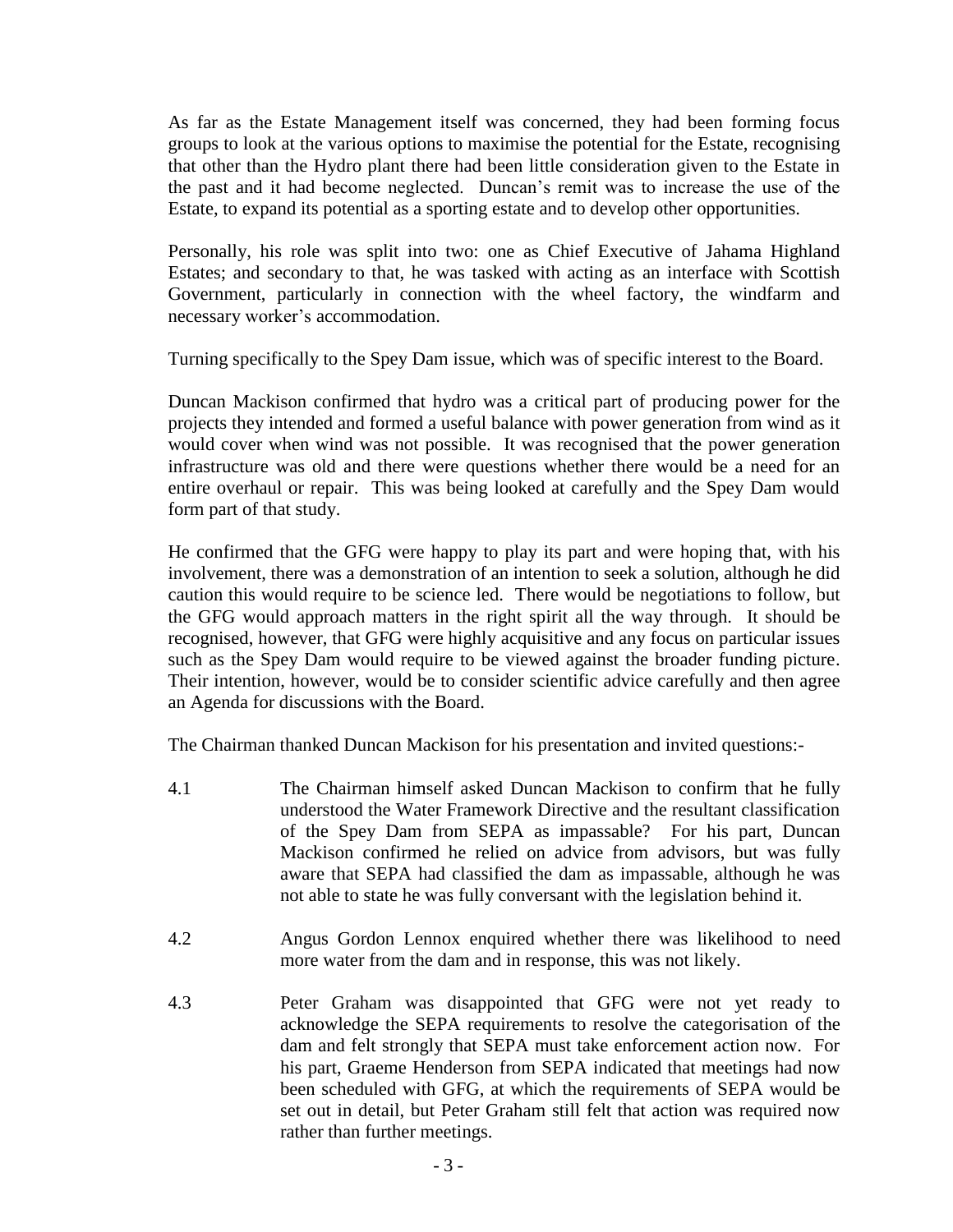- 4.4 Alan Williams advised that in his understanding, the power from the Spey Dam represented less than 10% of what was required in Fort William and the Envirocentre Report had shown that natural flow to Aviemore in certain conditions had reduced by up to 50%. It was clear that the ecology below the dam was in danger and there were illegal barriers such as the Markie Heck. All of this must be fully recognised by GFG and SEPA.
- 4.5 Peter Graham enquired whether GFG were aware of the SEPA classification as part of their due diligence exercise prior to purchase of the Estate and Mr Mackison confirmed they were aware.

In answer to a query from Toby Metcalfe about whether a budget provision had been made, it was noted that enforcement action may not be taken until 2027 and this informed the decision on budget provision.

This differed from Alan Williams understanding from Anne Anderson that enforcement action would be taken immediately. William Mountain concurred that there was a need for a strict timetable for action required now. Duncan Mackison indicated that they would produce a timetable after meeting with SEPA.

4.6 Members of the Board again reiterated that it was for the regulator i.e. SEPA to produce a timetable and this was agreed.

> The Chairman requested that Duncan Mackison take the message back to his Board that the Fishery Board were deadly serious about regulation and that they must understand fully the regulatory issue. The Board themselves would pursue the regulatory watchdog aggressively as they had statutory responsibility to undertake such action as they deemed expedient for the protection of salmon. Time for discussion was up as far as the Board was concerned and action must now be taken.

- 4.7 Craig Mackay indicated from a local angler's perspective, there was considerable concern that action had not been taken to date and there was a feeling that the Board had not regarded it as a high enough priority. He was personally clear that this was not the case, but the message that the Board would pursue the matter aggressively must be made clear to GFG.
- 4.8 Toby Metcalfe expressed concern that compliance with the SEPA notice would be timetabled with regard to funding requirements, as previously alluded-to by Duncan, and would not be given the priority necessary. He again stressed that Duncan Mackison must take the message that for this Board, compliance with the SEPA notice was an absolute priority.
- 4.9 Angus Gordon Lennox enquired what position they were at with the wheel plant and how long that would take and in response, it was indicated that this was likely to be completed by the end of 2019 and to be in operation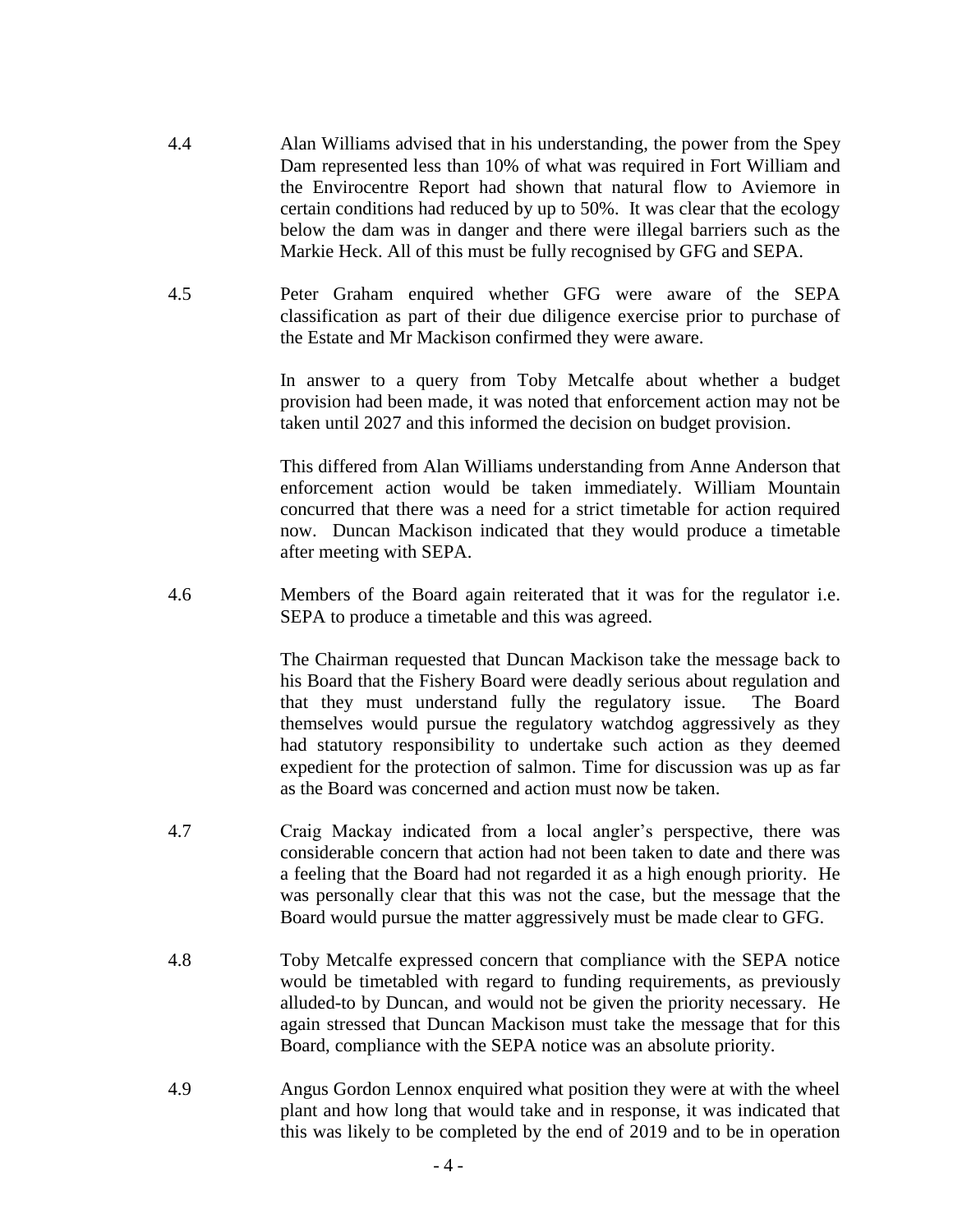in early 2020. Duncan Mackison confirmed that this was a serious project that they wished to pursue.

- 4.10 Angus Gordon Lennox expressed the concern that the Scottish Government would support job creation measures, but would not support enforcement action and the Chairman stated that the enforcement action needed to be part of the process under discussion and part of the solution.
- 4.11 Peter Millar was concerned that the wheel factory had clearly taken priority and was at an advanced stage, but the regulatory issue of the Spey Dam had not been afforded the same resource and attention.
- 4.12 Peter Graham stressed the need to watch the political element of support and so a media campaign must be put in train and the Board must take a very hard line with SEPA and government on regulatory issues.
- 4.13 Craig Mackay suggested that use could be made of the Angling Association to escalate matters, but Brian Doran felt that matters were best directed through the Board with support from the Anglers Association, so that a case of "divide and rule" could not emerge.
- 4.14 Toby Metcalfe would support and encourage Angling Associations to become involved as there was a greater chance of Scottish Government addressing matters if Angling Associations were involved in addition to the Board.
- 4.15 Dr Catherine Wills stressed the need to focus on the economic downside on the Spey if action was not taken at Spey Dam.
- 4.16 Alan Williams suggested a letter be sent now from the Board highlighting the precise issues and that this be sent to the regulator and to Government. Angus Gordon Lennox agreed and recommended a Sub-Committee be formed to put this together. There was a need to clarify from SEPA the correct timetable as well.
- 4.17 The Director did not think another letter would have any effect, but was of the view that a media campaign would. William Mountain felt that the key was coordinating a media campaign properly and suggested Craig Mackay should lead it.
- 4.18 In response to enquiry, Brian Shaw felt that a media campaign should focus on the cost benefit situation and that at the same time the Board should continue to work proactively with GFG. William Mountain acknowledged this, but said that there was now a need for clear and distinct deadlines to ensure that action was taken.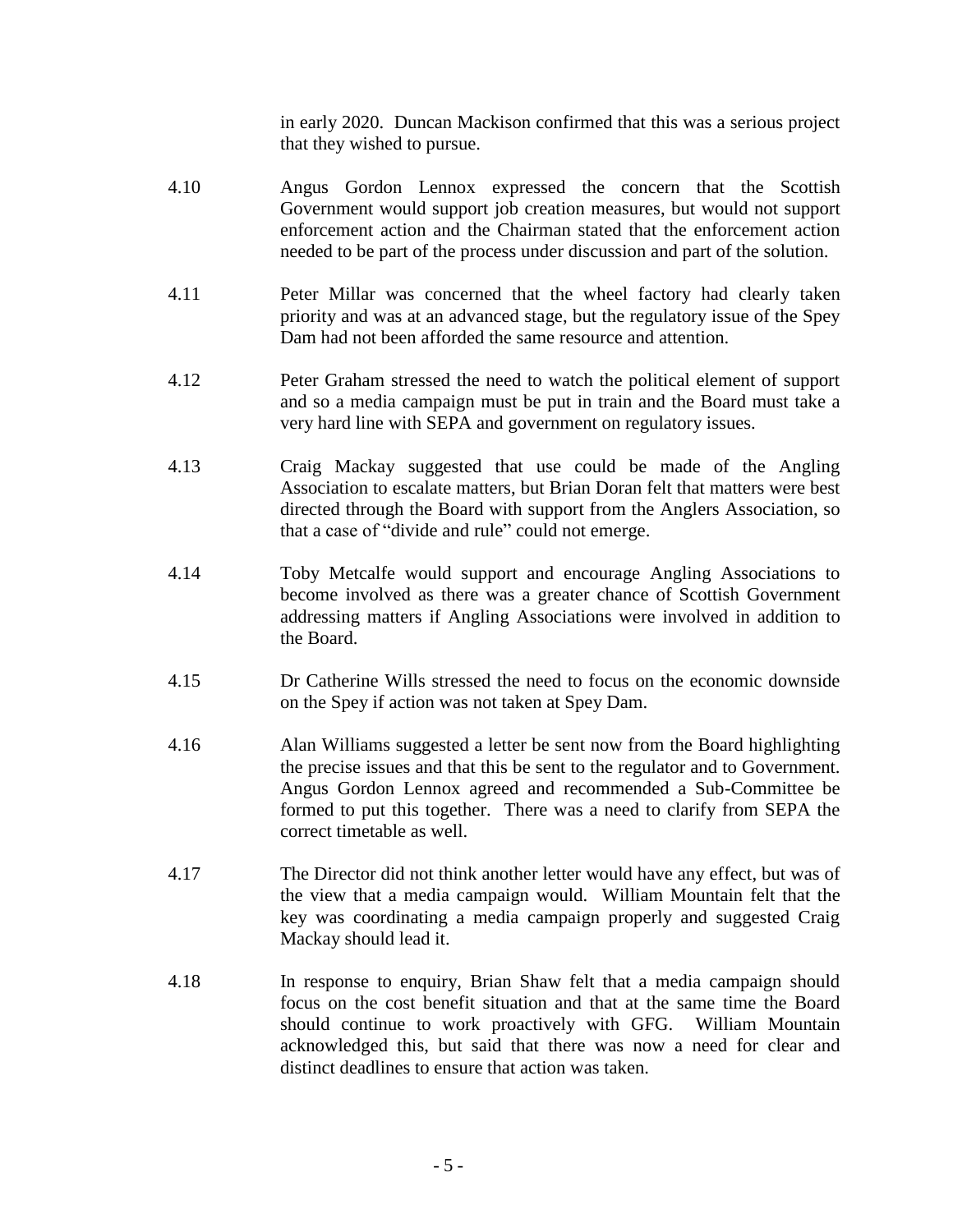- 4.19 Craig Mackay confirmed that he would be happy to lead a Sub-Committee which would be supported by the Board, but lead by the Angling Associations.
- 4.20 In summary, the Chairman confirmed that Craig and Roger would meet and report back on a strategy at the February meeting.

# **5. DIRECTOR'S REPORT**

The Director's report was as annexed to the Minute, but subject to the following additional points using the numbering therein:-

### 4.4 **Fisheries Management Scotland**

It was noted that the proposal for weighted voting was to be considered in the New Year and the Chairman would like a direction from the Board on their position. He reminded the Board Members that without the big rivers, Fisheries Management Scotland could not function and there could be a situation in the future where the Board was not represented. It was felt that if matters were not resolved now, then the Board may be accused of complacency and he therefore sought direction from the Board to support a weighted vote position.

Angus Gordon Lennox reminded Board Members of the ultimate option that the Board had of withdrawing from FMS altogether and, after debate, the Board confirmed they would support the stance on voting and representation proposed by the Director in his report. This would allow the Chairman to lobby for permanent representation on the Board and, in the absence of a permanent position, then weighted voting would be required.

## 7 **Ranunculus**

After discussion it was agreed to proceed with the press release rather than to reengage with the Ranunculus Working Group.

#### 8 **Beaver introduction**

It was made clear that the Board would be staunchly opposed to this and a report would be given by the Director at the February meeting.

## 9 **Spey Catchment Initiative**

A new Project Officer appointment had been made.

The Director then invited questions on the report and it was noted that Angus Gordon Lennox requested a Pacific salmon update in the following year.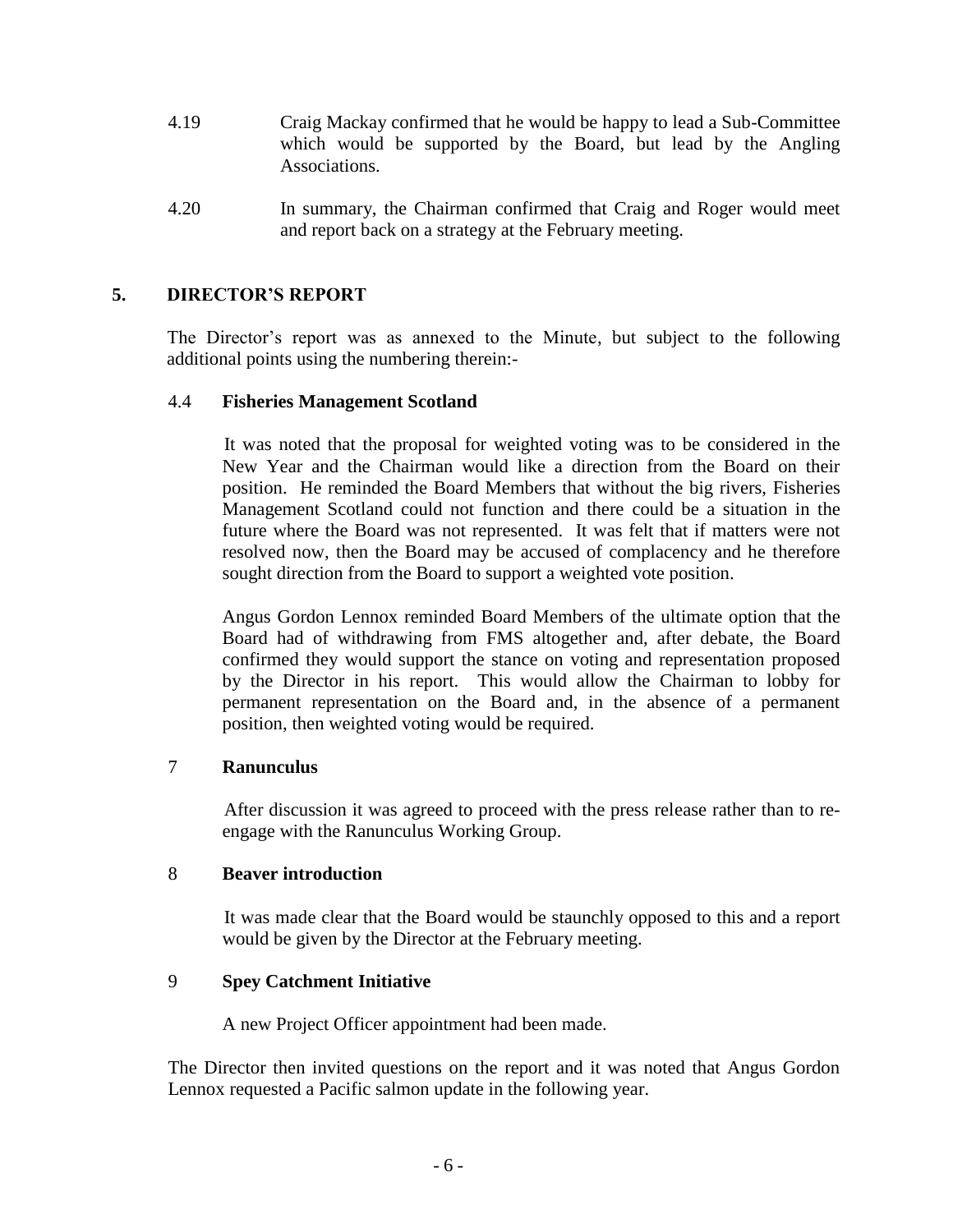### **6. BIOLOGIST REPORT**

The Biologist, after presenting the current position on Pacific salmon to the Board, invited questions. In response:-

- Q William Mountain enquired how many fin-clipped fish had been caught last season?
- A In response, Brain Shaw indicated there were only a very few maybe 3 or 4. William requested further information on this.

Alan Williams was of the view that too many fish were being stripped in the hatchery and this was noted.

- Q Angus Gordon Lennox enquired whether removal of hogweed and balsam was the best use of funds?
- A In response, Brain Shaw indicated that they had to set realistic targets for control, with a mix of realistic strategic control and eradication.
- Q Craig Mackay asked whether it was a surprise that the percentage of smolts dying on the way to the sea was 60%?
- A Brain Shaw indicated that this was only of those reported. It was not a definite figure and the results were variable, so may not be reliable. There was a request made for the circulation of Dr Newton's paper, which was agreed.
- Q Toby Metclafe asked Brian Shaw how close the Spey had come to the category 2 threshold?
- A In response, Brian Shaw advised that if the model remained unchanged, then we were very close, but there may be a change to egg deposition calculations which would act in our favour.
- Q Toby Metcalfe also enquired how Marine Scotland were prioritising matters with regard to categorisation?
- A In response, the Biologist confirmed that their priority was to look at matters on a stock basis.
- Q Toby Metcalfe asked whether the Biologist was happy with the direction of travel with Marine Scotland and whether they were getting the categorisation correct?
- A The Biologist felt matters were moving forward in a better direction and David Summers was certainly helping.
- Q Alan Williams enquired whether the Salmon Liaison Group were part of the revision process and was the Biologist comfortable endorsing their methodology?